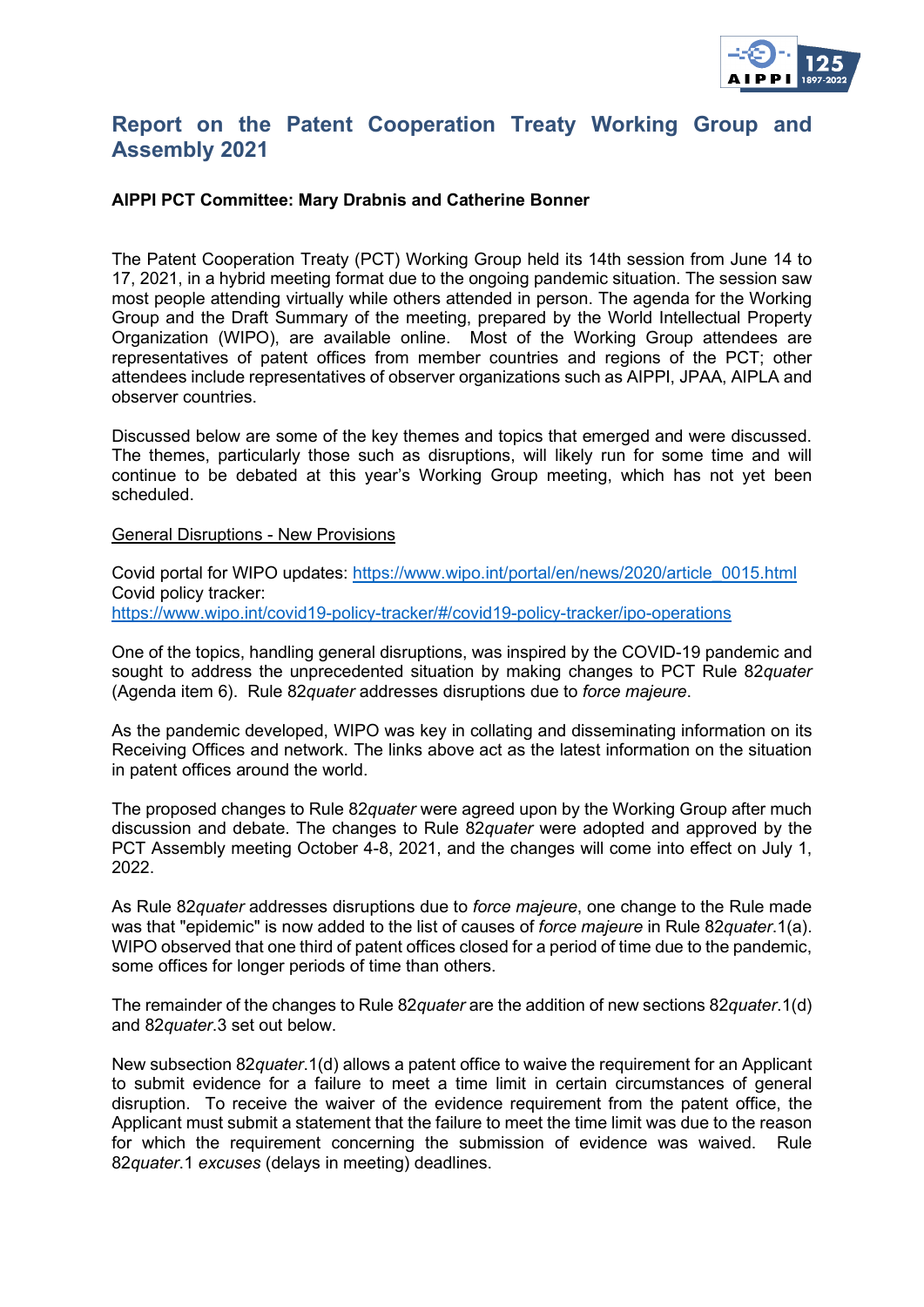The wording of new subsection Rule 82*quater*.1(d):

*The need for evidence may be waived by the Office, Authority or the International Bureau under the conditions set and published by that Office, Authority or the International Bureau, as the case may be. In such case, the interested party must submit a statement that the*  failure to meet the time limit was due to the reason for which the Office, Authority or the *International Bureau waived the requirement concerning the submission of evidence. The Office or Authority shall notify the International Bureau accordingly.*

The entirely new section in Rule 82*quater*, Rule 82*quater*.3, permits patent offices and Authorities to *extend* deadlines when that patent office is affected by *force majeure*. The extension of deadlines can last up to two months. Under this Rule, the extension applies to all PCT *regulations*, but not to the 12-month Paris convention priority date, nor to Regional/National Phase entry deadlines. For Rule 82*quater*.3 to apply, the patent office must be affected by *force majeure*, and extensions under Rule 82*quater*.3 trigger notification requirements; for example, the affected patent office is required to notify WIPO of non-working days.

The wording of new section Rule 82*quater*.3:

*(a) Any receiving Office, International Searching Authority, Authority specified for supplementary search, International Preliminary Examining Authority or the International Bureau may establish a period of extension such that time limits fixed in the Regulations within which a party has to perform an action before that Office, Authority or International Bureau may be extended when the State in which it is located is experiencing a general disruption caused by an event listed in Rule 82quater.1(a) which affects the operations at the said Office, Authority or International Bureau thereby interfering with the ability of parties to perform actions before that Office, Authority or International Bureau within the time limits fixed in the Regulations. The Office, Authority or the International Bureau shall publish the commencement and the end date of any such period of extension. The period of extension shall not be longer than two months from the date of commencement. The Office or Authority shall notify the International Bureau accordingly.*

*(b) After establishing a period of extension under paragraph (a), the Office, Authority or the International Bureau concerned may establish additional periods of extension, if necessary under the circumstances. In that case, paragraph (a) applies mutatis mutandis.*

*(c) The extension of a time limit under paragraph (a) or (b) need not be taken into account by any designated or elected Office if, at the time the information referred to in paragraph (a) or (b) is published, national processing before that Office has started.*

The significant rule changes here to add 82*quater*.1(d) and 82*quater*.3 illustrate the unprecedented times we have experienced over the last 24 months and provide security and certainty for Applicants and users of the PCT system. These amendments to Rule 82*quater* aim to allow flexibility within the PCT system should an unforeseen and global situation arise. These changes go into effect on July 1, 2022.

### New Sequence Listing Standard

A new standard for filing sequence listings via the PCT has been in the works for some time. The new standard is crucial in many life sciences applications. If a patent application discloses nucleotide and/or amino acid sequences in any of the description, claims and/or figures, then a sequence listing must be provided. The sequence listing forms part of the description and must comply with the requirements of the relevant WIPO standard. The purpose of the listing is to enable the data to be searchable by WIPO member states' patent offices and by publicly searchable databases.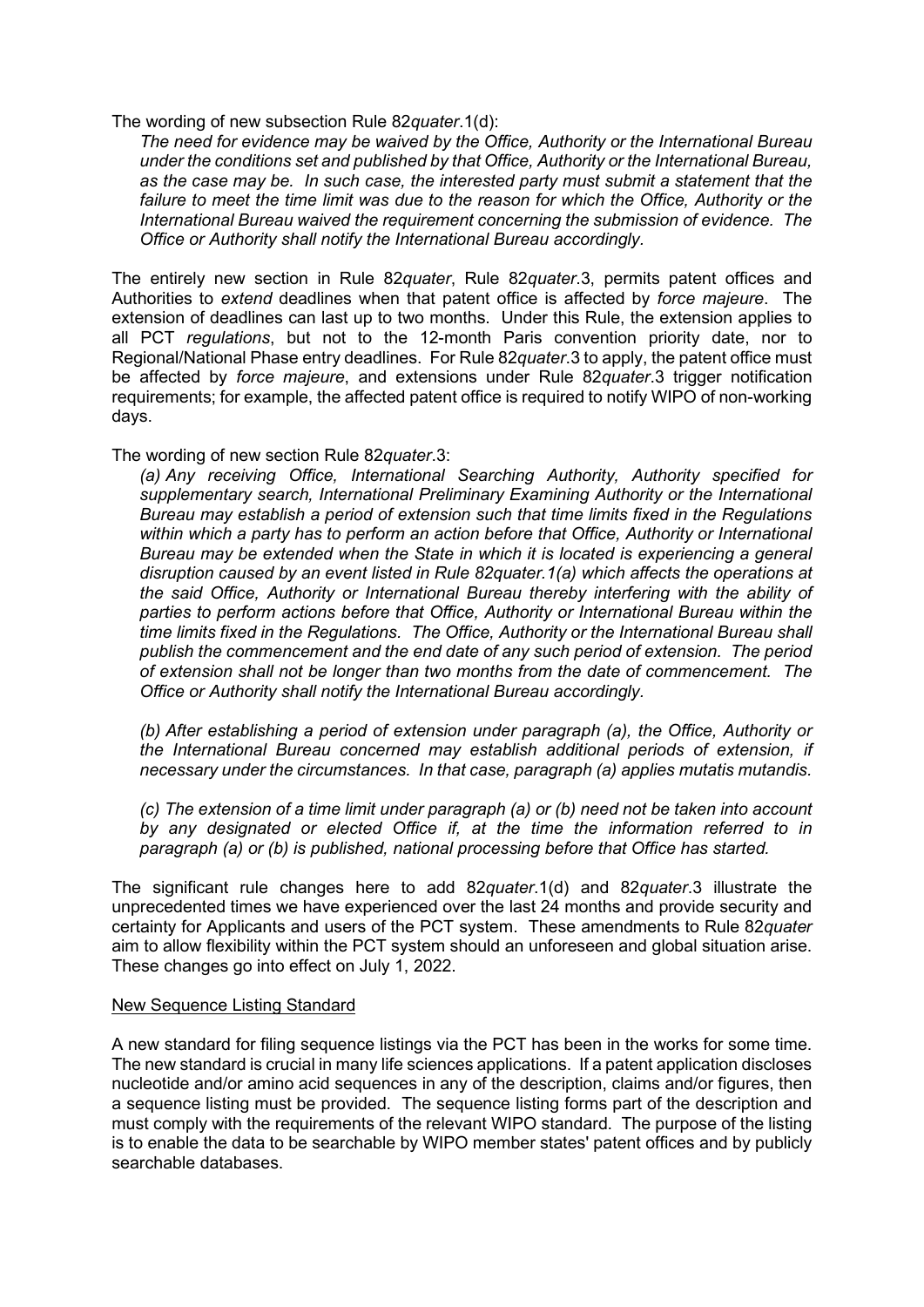The new standard, ST.26 (previous standard: ST.25), is an XML standard which will bring benefits of a format more closely aligned to the formats used in public databases and able to include characteristics of sequences, to provide more information for searching. ST.25 compliant sequence listings are permitted to be provided on paper or in a .txt based format. Characteristics of sequences are not currently supported by ST.25.

At the PCT Working Group meeting, it was suggested that the standard, originally slated for a January 1, 2022, start, be postponed to July 1, 2022, and the Sequence Listing Working Group adopted this suggestion, so ST.26 will begin on July 1, 2022, for all PCT Applications filed on or after that date. It is important to note that WIPO Standard ST.26 will be an exclusively electronic data format and XML format must be used. It will not be possible to file a sequence listing on paper or in a non-XML electronic format (e.g., images, .pdfs) for the purpose of an international search. There is a new software tool for this, although it is not mandatory to use this tool and others have been developed – WIPO Sequence and WIPO Sequence Validator [\(https://www.wipo.int/standards/en/sequence/?utm\\_campaign=subscriptioncenter&utm\\_cont](https://www.wipo.int/standards/en/sequence/?utm_campaign=subscriptioncenter&utm_content=&utm_medium=email&utm_name=&utm_source=govdelivery&utm_term) [ent=&utm\\_medium=email&utm\\_name=&utm\\_source=govdelivery&utm\\_term\)](https://www.wipo.int/standards/en/sequence/?utm_campaign=subscriptioncenter&utm_content=&utm_medium=email&utm_name=&utm_source=govdelivery&utm_term).

Discussion of the new sequence listing standard (Agenda item 13) indicated concerns that the software tool needed further work, and that the rule changes being made to accommodate the new sequence listing standard would be approved a very short time prior to institution of the new standard. The short period of time was considered by some to be a disadvantage to Applicants and the postponement to the July 1,2022, date was agreed.

The Rules in which changes were made for the new sequence listing standard are Rules 5, 12, 13, 19, and 49. The rule changes were approved by the PCT Assembly at their meeting October 4-8, 2021.

Per the November 2021 PCT Newsletter, a new release of WIPO Sequence (version 1.1.0) was launched on 28 October 2021, and contains a set of ST.26 sequence listings for testing purposes, which is available at [https://www.wipo.int/standards/en/sequence/index.html,](https://www.wipo.int/standards/en/sequence/index.html) and a recording of a webinar in English about WIPO Sequence and the presentation in PDF format are available at

[https://www.wipo.int/meetings/en/details.jsp?meeting\\_id=62849.](https://www.wipo.int/meetings/en/details.jsp?meeting_id=62849)

### Proposed Adoption of PPH into the PCT

Another key discussion point was the formal adoption of the Patent Prosecution Highway (PPH) into the PCT (Agenda item 7). The PPH adoption was proposed and discussed but not passed. Formal adoption of the PPH into the PCT would increase work-sharing between patent offices and minimize the need for bilateral PPH agreements. Due to increased interest in sharing of work between patent offices, the proposal was generally supported and received positive input. Suggestions by various patent offices to accommodate concerns included limiting the number of applications by technology area and/or by Applicant, or by number of applications generally. It was noted that, if adopted, the PPH would remain opt-out for each patent office. WIPO has indicated that this proposal will probably be revisited at the next Working Group meeting, so formal adoption of PPH into the PCT may occur in the relatively near future. We should be actively watching for movement and any consensus in this area by the various patent offices.

### Collaborative Search and Examination Pilot

The Collaborative Search and Examination Pilot program (Agenda item 15) was discussed. The search and examination phase of the pilot program ended in June 2020, and is undergoing evaluation. Results of the evaluation will determine future action, such as whether to re-institute the program and/or to expand the program to more patent offices.